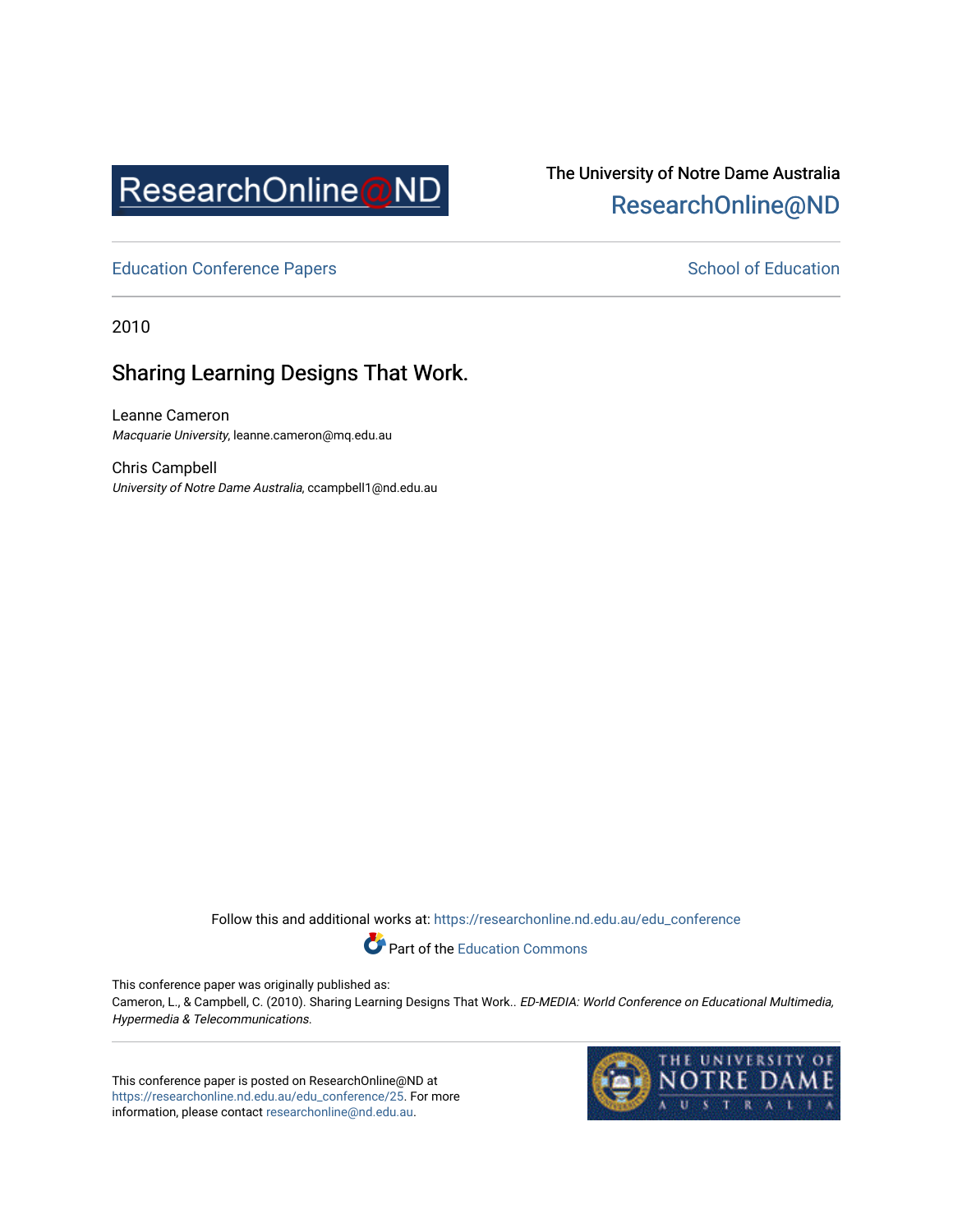## **Sharing Learning Designs that Work**

Leanne Cameron Macquarie E-Learning Centre Of Excellence Macquarie University Australia Leanne.cameron@mq.edu.au

Chris Campbell School of Education The University of Notre Dame Australia, Sydney Campus Australia ccampbell1@nd.edu.au

**Abstract:** Sharing learning designs that have been previously trialled and proven successful is a means of disseminating innovation and best teaching practice whilst at the same time conserving teacher time and effort. Generic learning designs provide a lesson scaffold that can introduce innovative teaching strategies to lecturers without requiring them to become experts in learning design or theory. The LAMS Activity Planner is a tool that uses generic learning designs to provide comprehensive guidance for academics that will assist them in the development of inspiring learning design examples and supportive activities. In this paper, two learning design examples, WebQuests and Web Dilemma, illustrate how generic learning designs can be used to share and reuse good teaching practice.

Keywords: sharing, learning design, reuse, templates, modeling, LAMS, WebQuests, web dilemmas

#### **Introduction**

If educators are encouraged to share and reuse learning designs, they might look at their own teaching differently, question their existing teaching methods, search out reasons for the effects of their teaching on their students' learning and apply what they find in different assessment and instructional methods. Reusing learning designs of another experienced and/or successful teacher is a means of sharing innovation and best practice, whilst at the same time conserving resources. It seems reasonable, therefore, to suggest that the sharing and reuse of good teaching methods and exemplary learning designs should be encouraged and promoted. In this paper, we suggest that a planning tool can provide educators with access to a range of learning designs that have a high impact on their students.

#### **Background**

The concept of creating a learning design is familiar to most classroom teachers: it is what they do each time they prepare for a class. Lesson plans or learning designs are patterns for action: a sequence of activities, incorporating resources and tasks. Learning design patterns should embody "educational values and vision" (Goodyear, 2005, p.82). These patterns provide a reproducible and sharable template that can be represented in a variety of ways: graphically, textually, or in codable, machine-readable form.

Most university lecturers do not avail themselves of expert assistance when designing learning, even if it is readily available, and they rarely read educational literature (Stark, 2000, Knight, 2004). Instead lecturers rely on their own ad hoc observations because the information that was made available to them about learning and teaching in the past was not meaningful. As a result, these lecturers attempt the complex and challenging task of effective teaching with no training, nor do they intend to develop their teaching skills in the short term.

If much of the creativity and power in the lesson lies in the learning design as some suggest (Toohey, 2002), then planner tools may be of some help to these lecturers. By documenting the ideas which become the focus of study, the learning activities and the means by which student achievement will be assessed, learning designs can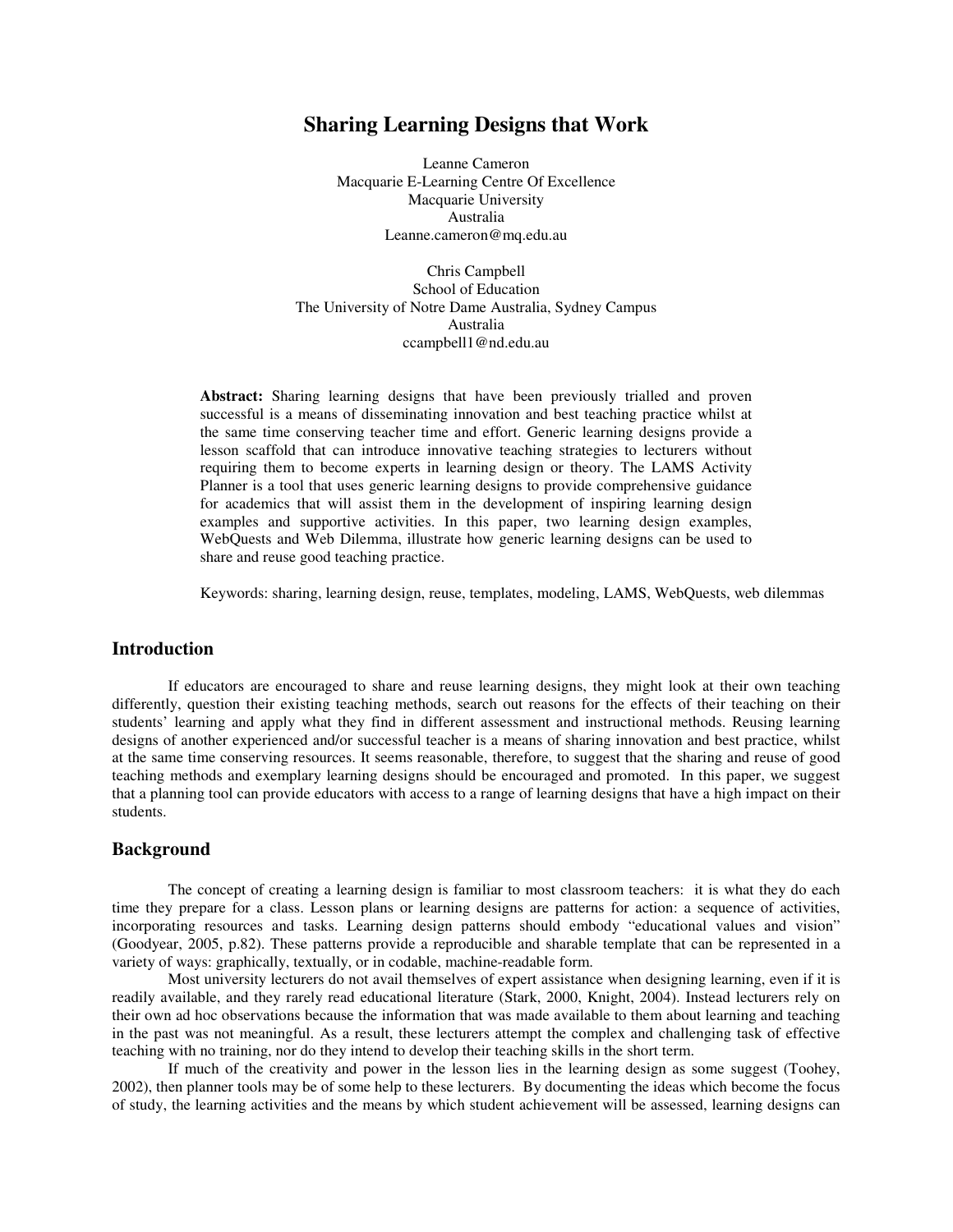be shared. (Of course the way in which the curriculum is brought to life is equally important, but the power of good teacher-student interactions is multiplied many times by good learning design.)

Heathcote (2006) suggests an ongoing obstacle to the widespread adoption of effective and engaging learning design is the degree of pedagogical understanding required by a lecturer to make the most of the available resources. There is a concern that before any learning activities are designed, lecturers must, tacitly or explicitly, know the principles of learning and how students learn (Ally, 2004). This is especially true for online learning, where the lecturer and student are separated. The development of effective learning designs should be based on proven and sound learning theories but unfortunately some lecturers have not obtained that knowledge as part of their preparation to teach in the higher education sector. A planning tool can offer a very practical approach to learning design for lecturers who appreciate the potential significance of their teaching role but do not have a strong educational background and are at a loss as to where to start.

Expert teaching at university level now requires mastering a variety of teaching techniques and being able to encourage most students to use the higher cognitive level processes that the more academic students use spontaneously (Biggs, 2003). Therefore, to be effective, lecturers need to draw upon different research, strategies, approaches and theories - not just traditional ones. Hence, these new planning tools need to be able to accommodate a variety of approaches to learning, different modes of delivery and a range of key principles of effective teaching in higher education and adult learning.

## **Sharing and Reuse**

The benefits of sharing and reusing learning designs have been well documented (Philip & Cameron, 2008). Sharing and reuse can conserve time and effort in creating learning designs by:

- Providing exposure to models of best practice;
- Providing scaffolding and mentoring for new teachers;
- Becoming a source of inspiration to even experienced teachers;
- Facilitating collaborative review, reflection and evaluation of learning designs;
- Allowing learning designs to be meaningfully archived and catalogued; and
- Facilitating communities and professional and student networks.

Those investigating learning designs are becoming more concerned with the value of the underlying learning design of good practice. Boyle (2006) suggests that in terms of sharing, it is the scaffold, the "pedagogical pattern", that potentially provides more opportunities for reuse than the content of the learning design itself. He is particularly interested in the pedagogical commentary which would ideally accompany a learning design, providing a contextualized rationale for the design of the resource.

Finally, the use of new technologies in universities is growing rapidly with many claims for its increasing impact on the processes and outcomes of teaching and learning. Therefore, any planning tool that is being designed for widespread usage will need to accommodate all the different facets of teaching and learning in the higher education environment and be able to embrace technological integration.

## **Using a Generic Template Approach**

A generic template is a learning design pattern that is commonly derived by removing the subject content from a successful learning activity and distilling the activity down to its integral pedagogical parts. It represents the underlying structure so that content and resources can be added to customise the template.

#### **Advantages of Generic Learning Designs**

Generic learning designs facilitate rich learning experiences based around an activity approach that learning design encourages, over the more instructivist approach afforded by many existing learning management systems. They are particularly useful in the initial phase of learning design to trigger thinking about new approaches, activities and strategies (Bennett, Lockyer, & Agostinho, 2004). A generic learning design can improve instruction design efficiency, as lecturers can apply structure decisions across multiple designs (Schneider, 2005).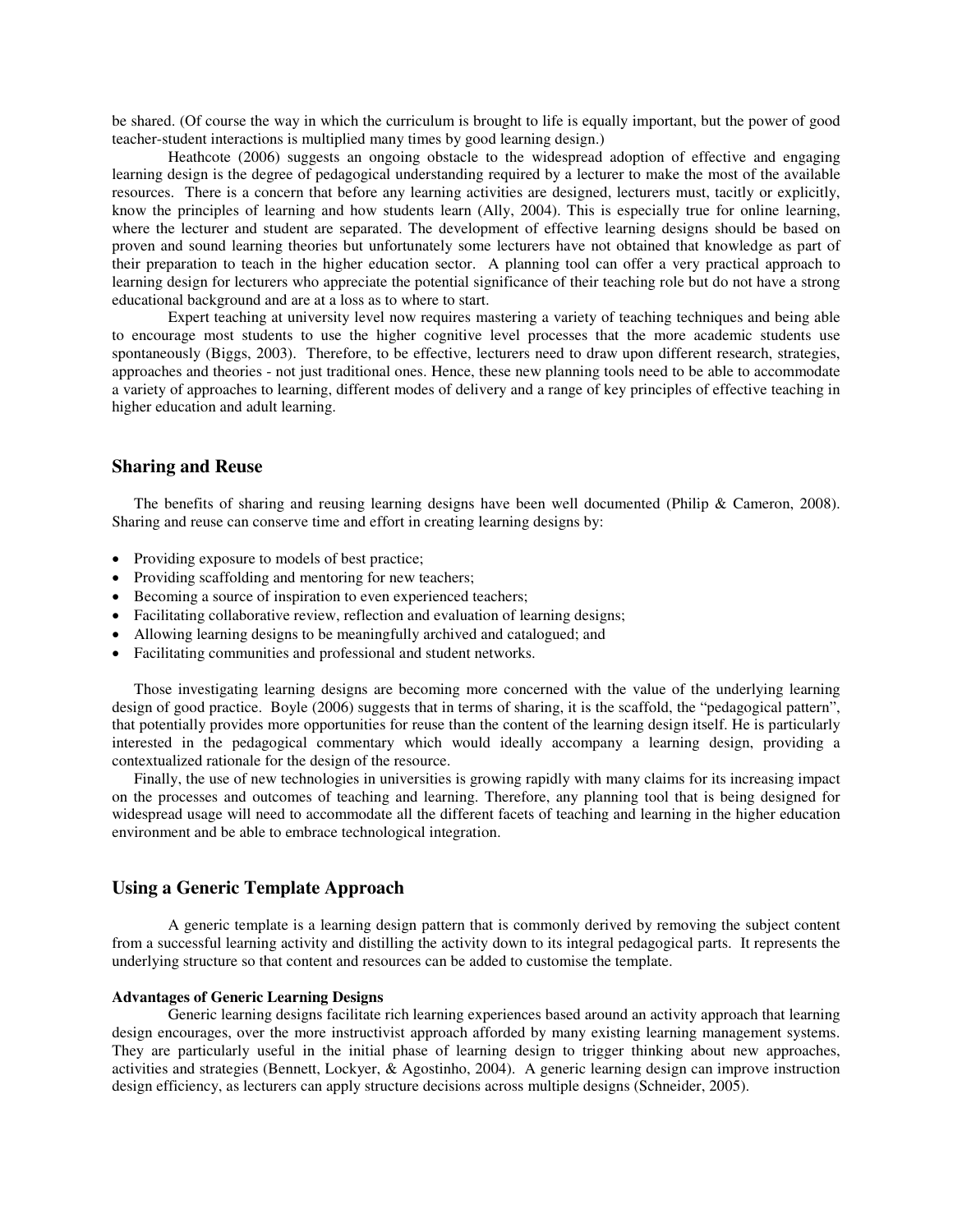#### **Limitations**

Generic learning designs can be difficult to interpret as a stand alone resource (Bennett, Lockyer, & Agostinho, 2004) and, it has not yet been determined how efficient modifying generic templates is. Additionally, if a particular generic design is over-used with the same students, they will become bored with the sameness of their lesson designs (Sneider, 2005), which will in turn promote dissatisfaction in creative teachers.

## **The LAMS Activity Planner**

With this in mind, the LAMS Activity Planner was developed to provide comprehensive guidance to university teaching staff so that they might have access to pedagogical approaches that can engage the increasing diversity of the student body. The tool can assist them in the development of inspiring learning design examples and supportive activities by streamlining the lesson planning process. Using the generic templates provided, academic staff can tailor these exemplary examples to meet their own individual requirements, whilst providing them with the underlying pedagogical principals involved in the learning design.

#### **Documenting Learning Designs**

A number of teaching strategies have been highlighted in the literature as representing good practice in teaching and learning. It is suggested that lecturers adopt a variety of pedagogical approaches and they should be able to explicitly acknowledge any discipline specific skills; encourage higher order thinking; practice reflection (both students and staff) and adopt student-centred teaching methods. An explanation and LAMS Activity Tool example of two of these approaches follow.

#### **Example 1: WebQuests**

A WebQuest is as "an inquiry-oriented activity in which most or all of the information that learners interact with comes from resources on the internet" (Dodge, 1995, p. 1). WebQuests are designed to use students' time well, to focus on using information rather than looking for it, and to support student thinking at the levels of analysis, synthesis and evaluation (Dodge, 2001). They are designed to be student centred and they use internet resources to encourage a richer student learning experience and a higher-order use of technology (MacGregor & Lou, 2004). However, there are many activities called "WebQuests" that are merely online comprehension or fact-finding exercises. These latter activities invite copy and paste responses rather than the higher-order thinking outcomes and deep knowledge seeking for which WebQuests have become known. Ikpeze and Boyd (2007) conducted a study on literacy through the use of WebQuests and they report that WebQuests are a natural way to teach both literacy and technology skills while immersing the students in authentic problem solving

There is a particular structure that is synonymous with a WebQuest that continues to evolve. It generally involves the following steps:

The Question  $\rightarrow$  Introduction  $\rightarrow$  Task  $\rightarrow$  Process  $\rightarrow$  Evaluation  $\rightarrow$  Conclusion  $\rightarrow$  Teacher Section (optional)

It begins with an essential QUESTION that encourages students to acquire background knowledge to construct meaning on a complex topic. The INTRODUCTION explains clearly and concisely what the WebQuest is about. The intention of the Introduction is to pique the students' interest and motivate them to undertake the Quest set out for them The TASK relates directly to the Introduction and describes and explains precisely what students have to do with the information they find. The Task should go beyond retelling and engage the students in problem solving, creating, designing and making judgements (Dodge, 2001). In the PROCESS section, the teacher explains exactly what the students are required to do and when. It is here the students are directed to specific links of internet resources they are to examine at each point. The links included should be readable and interesting to the students, up-to-date and accurate, and ideally, come from sources the students would not normally encounter (Dodge, 2001). It is in this section roles are commonly introduced. Separate responsibilities are created by having students read different web pages or by having them read the same webpages from differing perspectives. You can also divide the production responsibilities in ways that parallel production careers (eg. scriptwriter, graphic artist, or producer).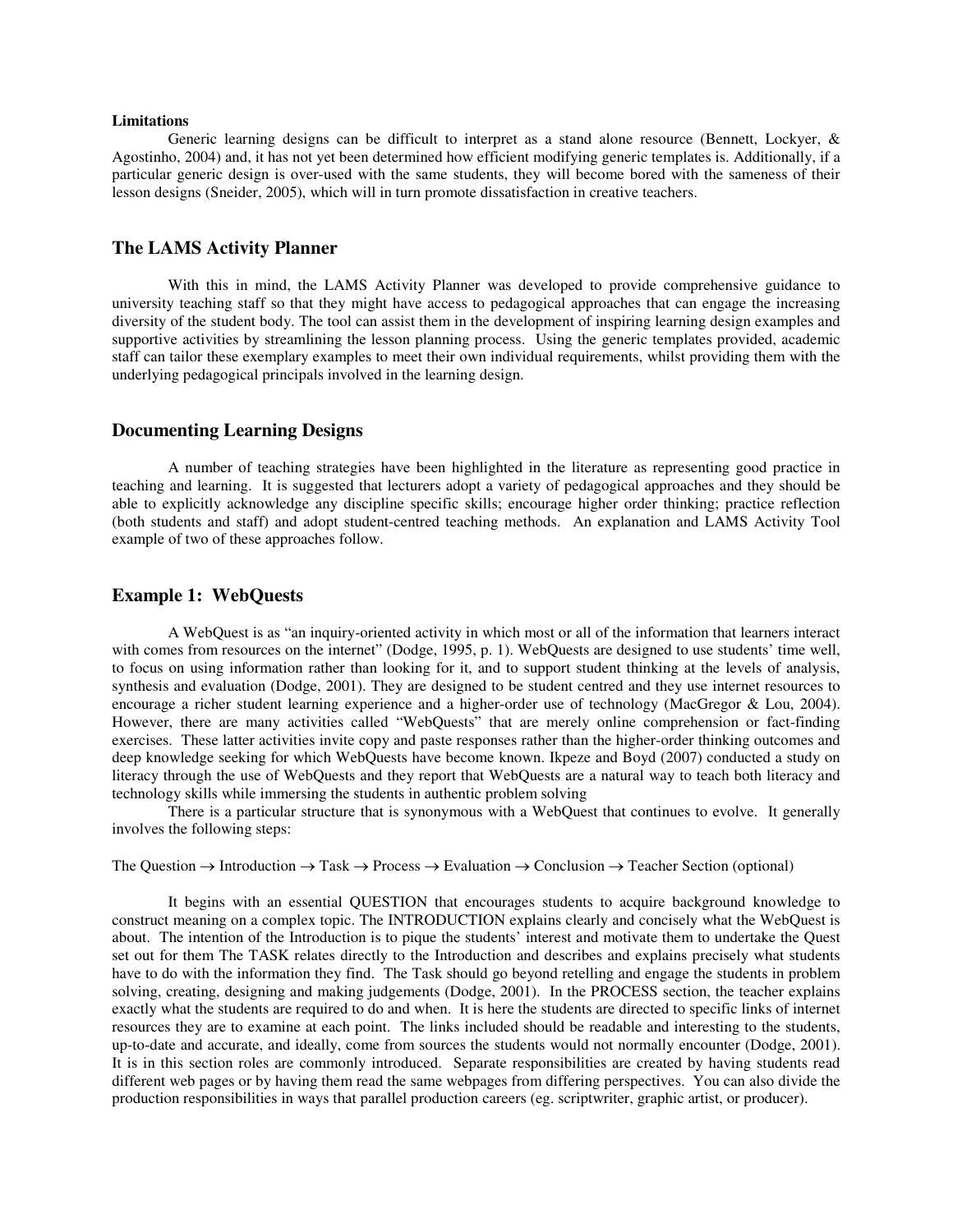Though having teams and/or roles for students to play is not a critical attribute of a WebQuest, practical considerations lead to group work being more common than not. It is a highly effective way to ensure all students in a group contribute (March, 2000). The trap to avoid is creating separate roles that do not result in information consolidation as the end goal. Working in a group encourages students to teach, debate, and debug each other's conceptualisations (Dodge, 2001) and it gives them an opportunity to test ideas in an authentic, real world context (March, 2000). An EVALUATION rubric is commonly included to ensure students are fully aware on what basis they will be assessed. A WebQuest is usually completed with a CONCLUSION that challenges the students to act upon the knowledge they have gained. Additionally some WebQuests include a Teachers' Section that provides curriculum and implementation notes (Halat, 2008).

Figure 1 illustrates how the WebQuest structure has been converted into a generic template in the LAMS Activity Planner. To design a WebQuest for their own students, academics are prompted to include their personalised content into a pre-designed WebQuest format. Each step is carefully scaffolded to ensure the lecturer is clear what information is required. In this way, the LAMS Activity Planner tool enables all lecturers access to this effective and successful teaching strategy.



**Figure 1: A generic example of a WebQuest** 

### **Example 2: WebDilemmas**

The WebDilemma draws on the same pedagogical theory that underpins the WebQuest but provides an alternative to be used when time is tight, or a teacher wished students to come out of their inquiry with an informed opinion on a specific topic. As is the case with WebQuests, the WebDilemma aims to have students transform the information they locate, using the inquiry learning process but they narrow the student focus. WebDilemmas are not about dramatically changing the approach to teaching; they take well-respected educational theories and apply them to the problem of using the internet to promote intellectual quality in the classroom (Parkes, 2005).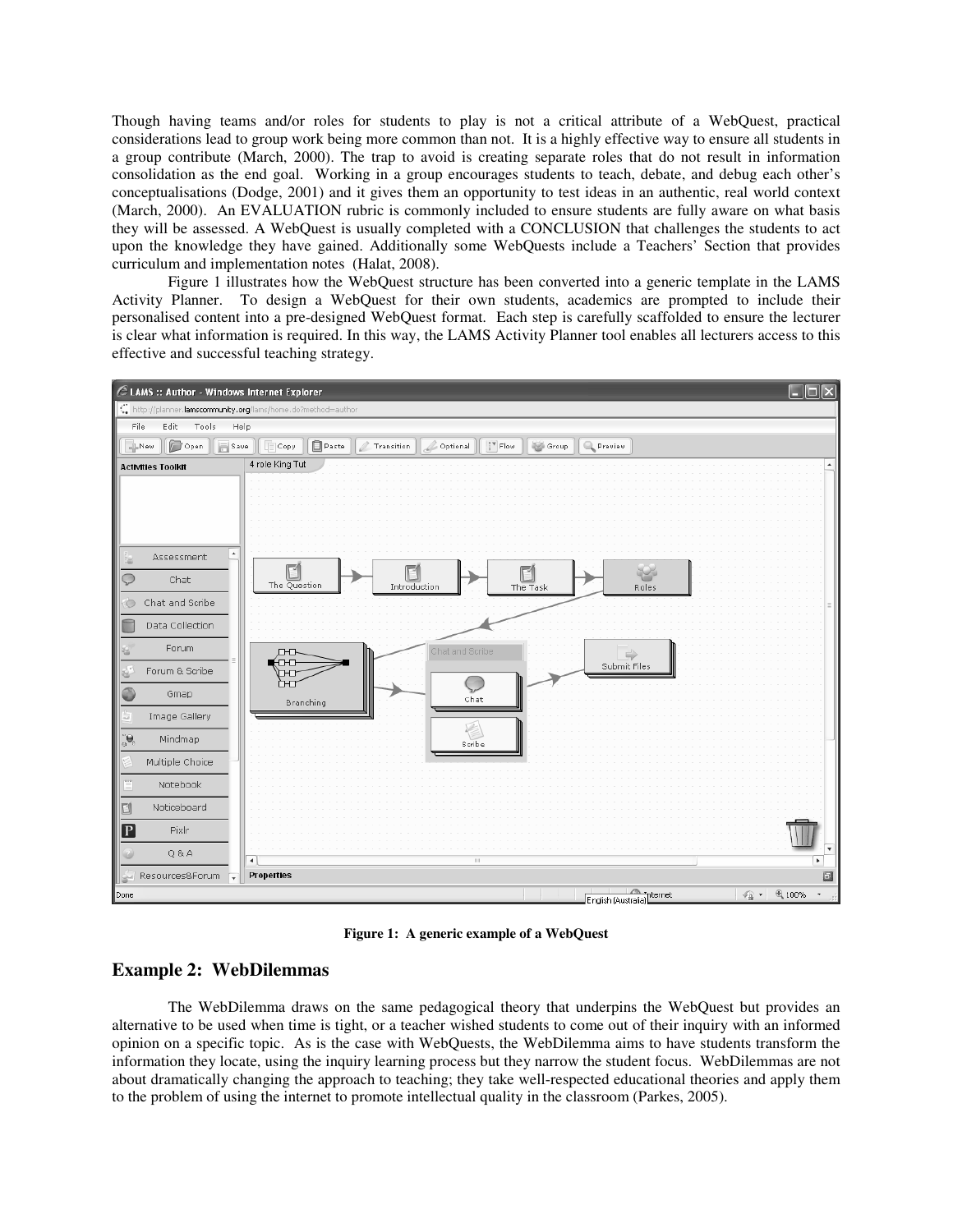WebDilemmas are a simple, but effective lesson format that encourages students to inquire by themselves studying the links provided, reach a position citing evidence for their position, and communicate their views. The key to a successful WebDilemma is the question that is asked. Ideally the question should be based on a real world controversy that has persuasive arguments on both sides. WebDilemmas work best with problems that are yet to be solved, or have no ultimate solution. The question should start with words such as "does", "should", "would', "could", "is", "are", in order to ensure students take a stand (Parkes, 2005).

Designed to encourage higher order thinking and high level student engagement, a WebDilemma is typically, a single web page that:

- Presents a real-world problem that has significance beyond the classroom in the form of a YES/NO question;
- Presents knowledge as being problematic by providing three links to websites that offer perspectives supporting both sides of the dilemma (the affirmative and negative cases). Keeping the number of resources down means that students will have more chance to study them in depth, rather than read lots of sources superficially.
- Incorporates Lyman's (1981) "Think, Pair, Share strategy" to encourage students to THINK (by themselves after studying the internet resources provided), PAIR (with a partner to defend their position) and SHARE with the larger class group their consensus (or otherwise) (Parkes, 2005).

Figure 2 illustrates how the WebDilemma structure has been converted into a generic template in the LAMS Activity Planner. To create a WebDilemma for their own students, academics are prompted to include their personalised content into a pre-designed WebDilemma format. Each step is carefully scaffolded to ensure the lecturer is clear what information is required. In this way, the LAMS Activity Planner tool enables all lecturers access to this effective and successful teaching strategy, regardless of their previous experience with the strategy.



**Figure 2: A generic example of a WebDilemma**